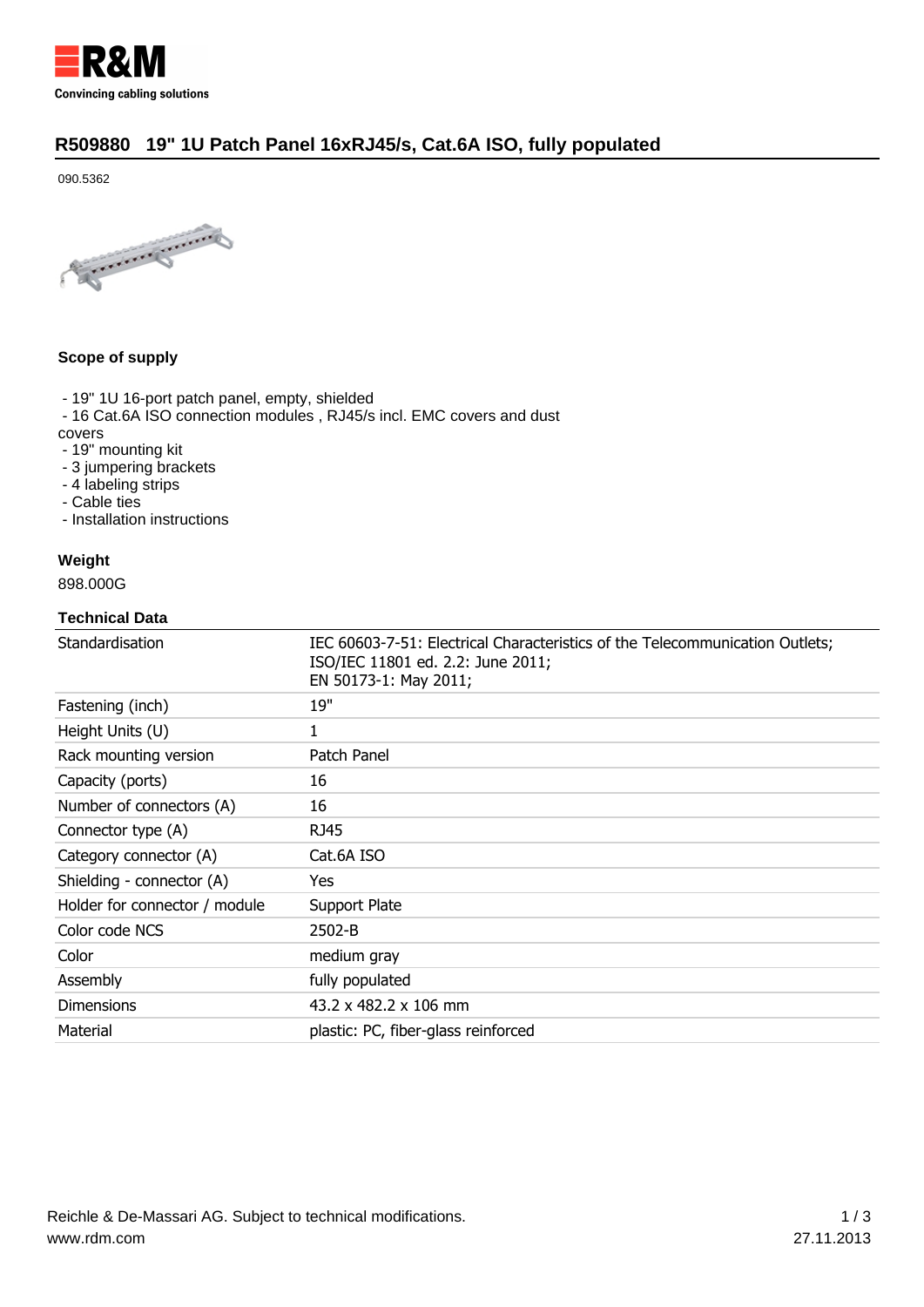

### **Tender text**

19" 1U Patch Panel, 16 x RJ45, Cat.6A ISO, shielded

Patch panel with integrated cable tie shelf and implemented 19" grounding kit, 19" fastening kit, labeling field, integral cable guiding on the same height unit, designed to accommodate the R&M security and the R&M environment system, halogen-free materials, color patch panel medium gray (NCS 2502-B), jumpering bracket gray (RAL 7000).

Populated with 16 shielded RJ45 connection modules of Cat.6A ISO, for the setting up of transmission channels of Class EA with up to 4 plugged connections acc. to ISO/IEC 11801 ed. 2.2, June 2011, EN 50173-1 May 2011 (DIN EN 50173-1) and Class F on 2 pairs, complies with Cat.6A requirements of the standards ISO/IEC 11801 ed. 2.2, June 2011, EN 50173-1 May 2011, as well as ANSI/TIA/EIA 568-C.2, re-embedded tested in acc. with IEC 60603-7-51 and 60512-27-100, interoperable and backwards compatible with Category 6 and Category 5e.

Suitable for 10GBase-T applications in acc. with IEEE 802.3an up to 500 MHz and 100 m.

Tested in line with R&M's manufacturing control, performing 100% inspection.

Compatible with RJ standard plugs (RJ11, RJ12, RJ45), connection with automatic wire cutting of installation cables AWG 26 – 22 (0.4 mm – 0.65 mm) and flexible cables AWG 26/7 – AWG 22/7 without special tools. X-Separator for individual pair shielding. Parallel pair termination without crossover in acc. with EIA/TIA 568-A/B, gold-plated bronze contacts for >1000 mating cycles, IDC contacts with >20 insertion cycles, contact resistance 1000 Veff. PoE/PoEplus capable, 90° wire orientation without bending cable. With integral cable strain relief, including dust cover. Shield contacting by patented shield lance with integral cable strain relief, shield material tin-coated bronze, ground contacting through 1 contact finger for flat connectors 4.8 x 0.5 mm.

Material: heavy-metal free in acc. with EU directives RoHS and WEEE.

Connection module Cat.6A ISO, shielded, with EMC cover, dust cover, mounting plate, cable tie and installation **instructions**